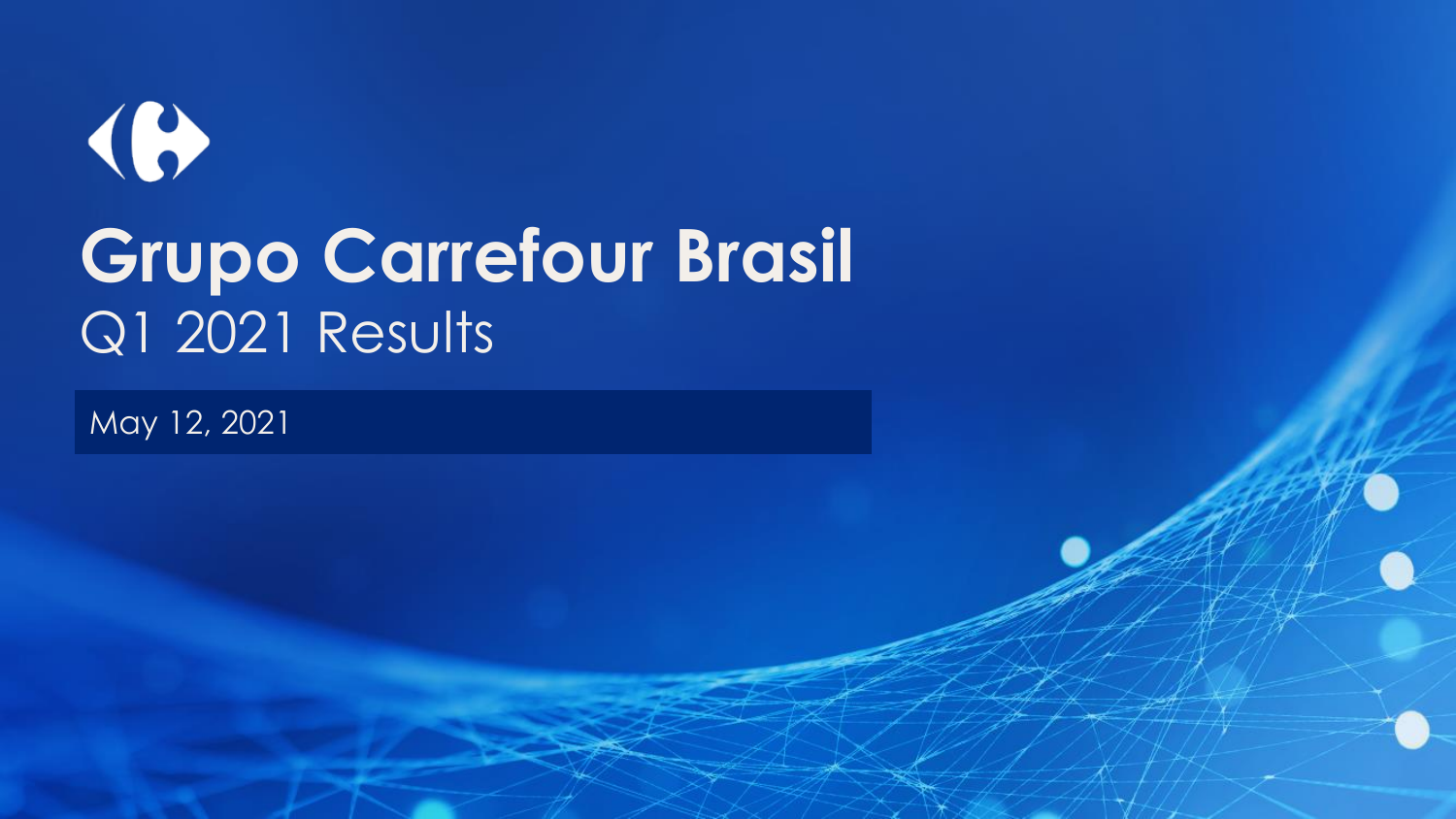## **Q1 2021: ANOTHER STRONG QUARTER**

### •**17.5% total growth**

- **10-12% growth in expansion** expected in the coming quarters with the opening of **45 new stores in 2021**
- Consistent evolution in **e-commerce: +45%** vs.  $Q420$
- **Adjusted EBITDA of R\$ 755 million**; +8,6%
- **Acceleration in billings**  with 30% growth in March y/y
- **NPLs at historically low level** (Over 90 local criteria)





- **Above-market growth** for the fourth consecutive quarter
- •**240 bps of SG&A dilution** (multi-format) in two years
- Strong EBITDA growth **25,4% y/y** with margin increase +86  $bps y/y$
- Online food sales **growing eight-fold in two years**
- **GMV of R\$741 million**
- **Higher digitalization and integration** with our fixed assets

**Pinheiros real estate project** boosting other revenues by **R\$ 495**  million (non recurring)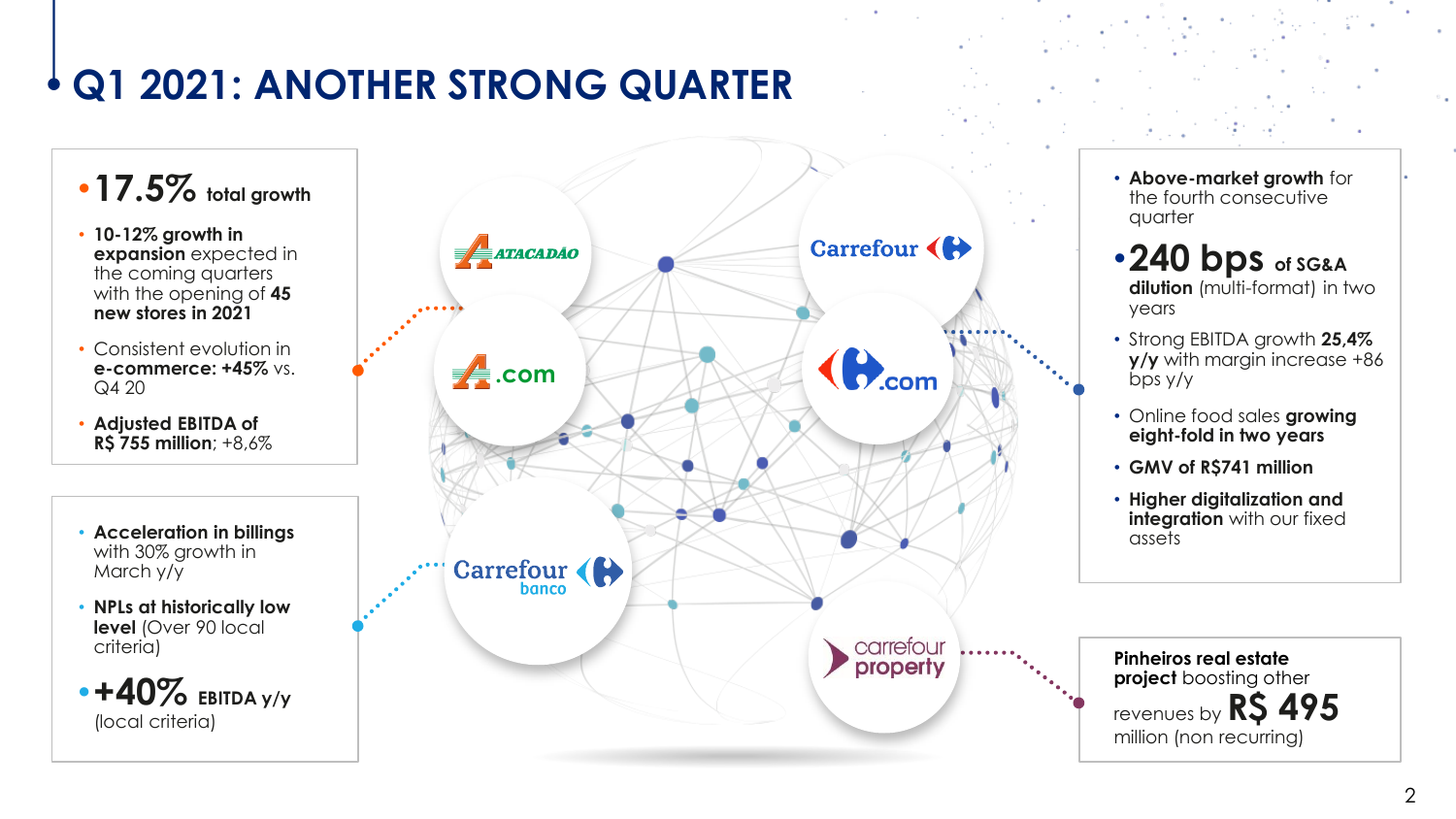## **STRONG VOLUMES AND OPERATIONAL EFFICIENCY IN Q1**

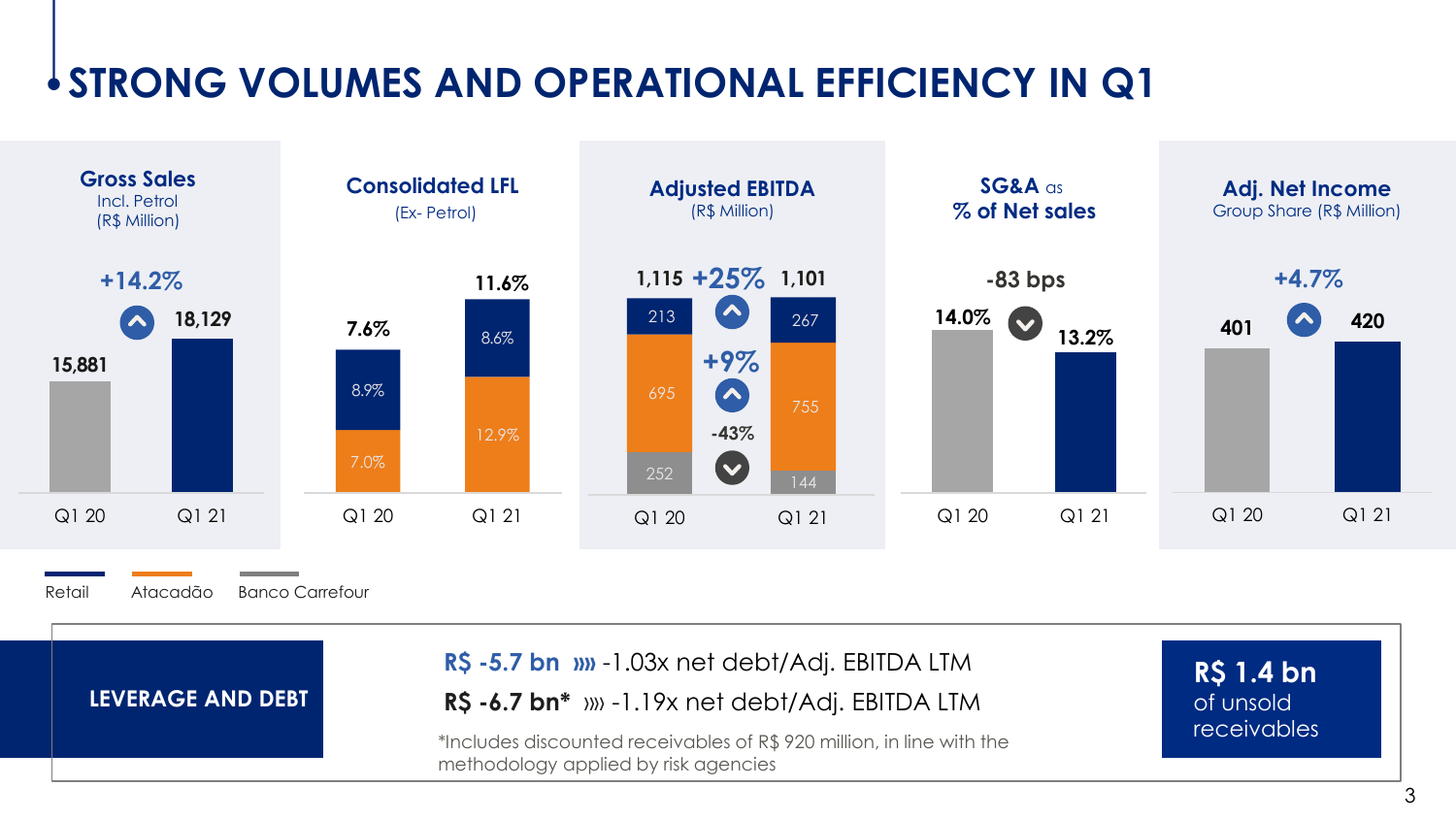## **FIRST RESULTS OF PINHEIROS REAL ESTATE PROJECT**

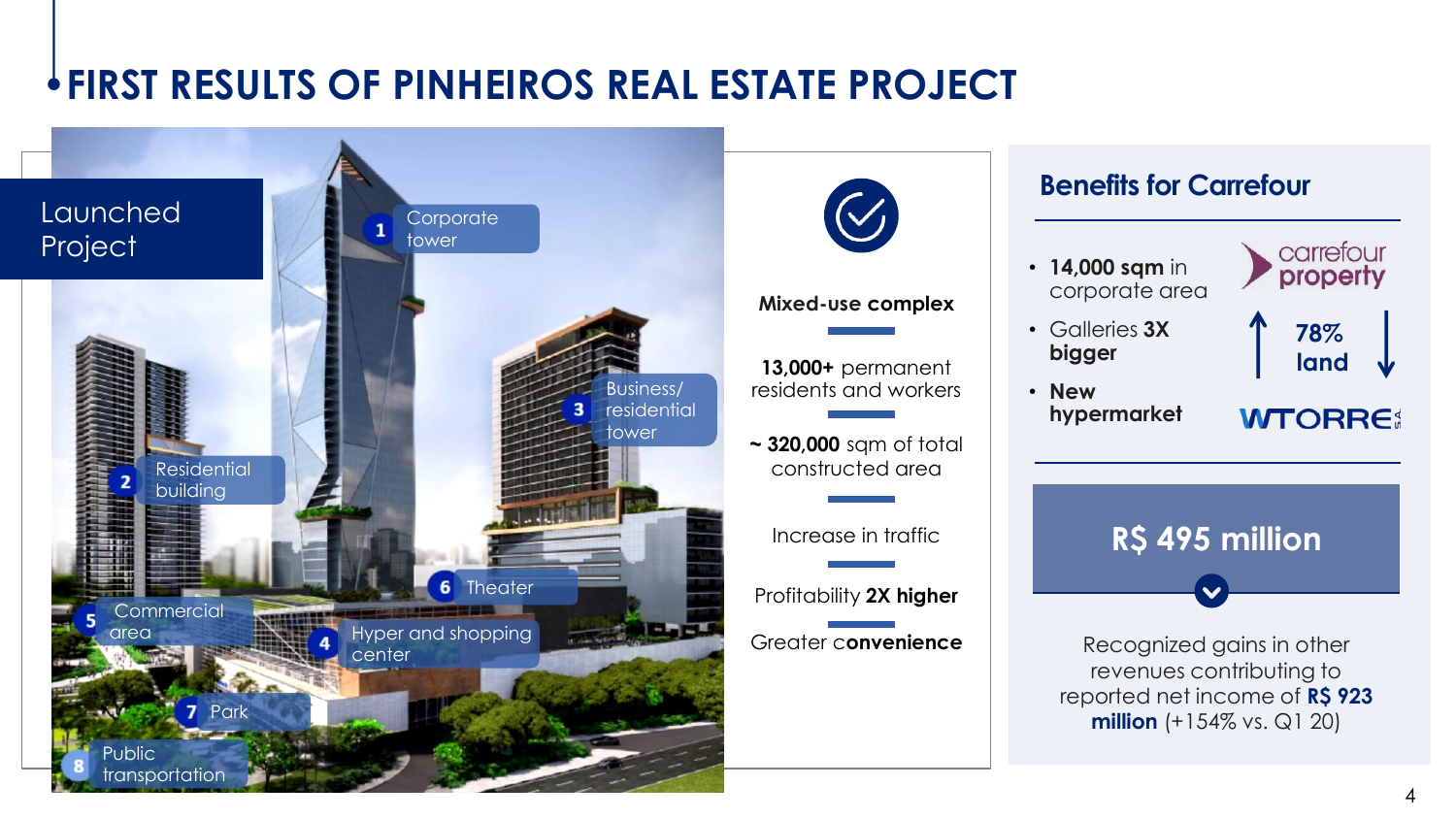## **ATACADÃO:** ROBUST PERFORMANCE



LfL Sales **12.9% + 6.0% expansion Q1 21** 17.7% ex. March 14-31

**+9 new stores**  (5 Makro conversions)

- **Robust sales** amid a volatile environment
- Consistent growth in **Digital : +45%** vs. Q4 20
- Last-mile delivery available in **60 stores and 13 states**
- Profitability at healthy levels

Adjusted EBITDA **R\$ 755 million +8.6% y/y** Q121 Adjusted EBITDA margin **6.6% Q1 21 (7.2% LfL margin)** • **Acceleration in store openings +45 in 2021**, with expected positive impact on future growth of 10-12%



 $\rightarrow$ 

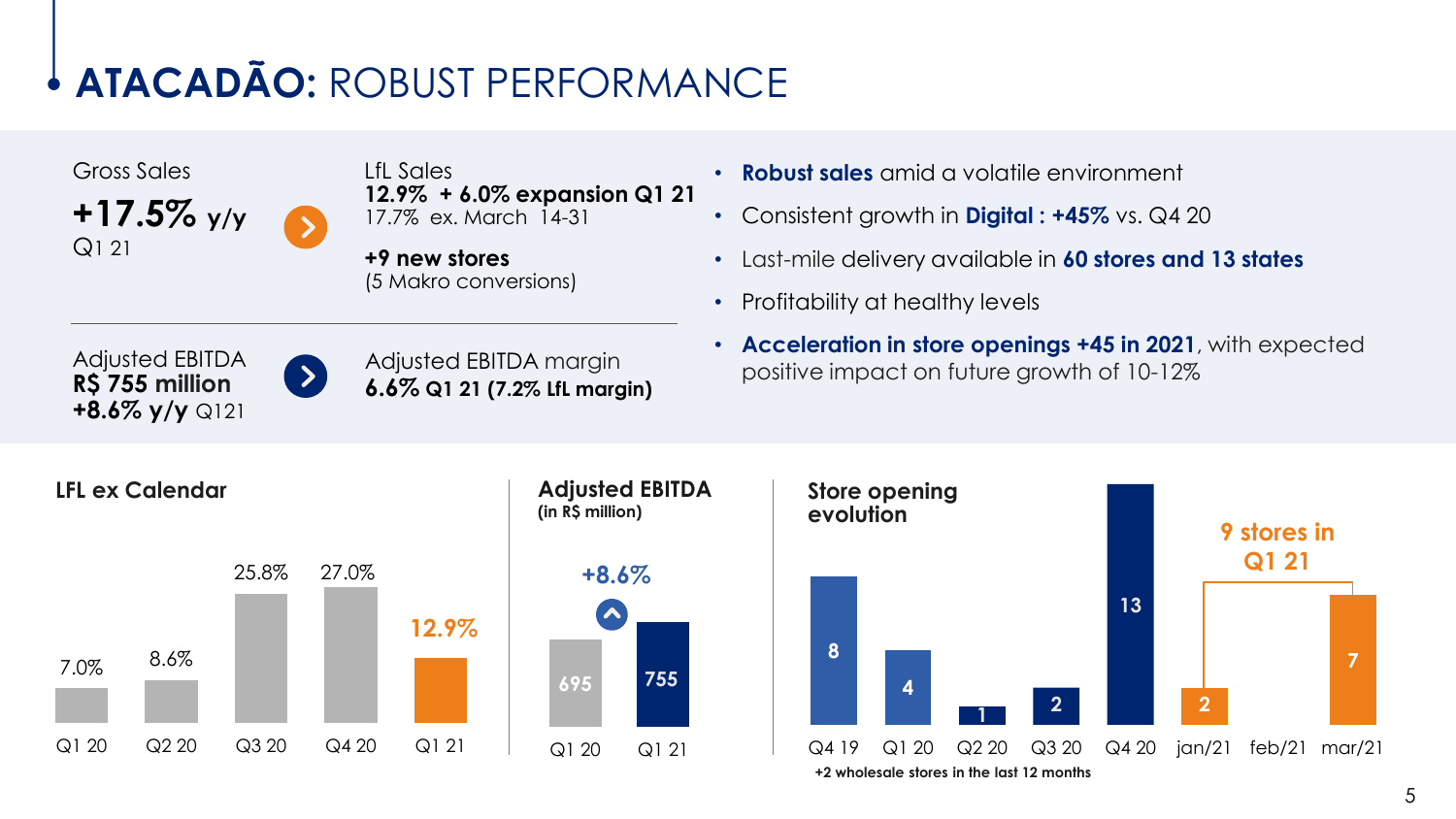### **RETAIL:** GROWTH ABOVE THE MARKET AND PROFITABILITY

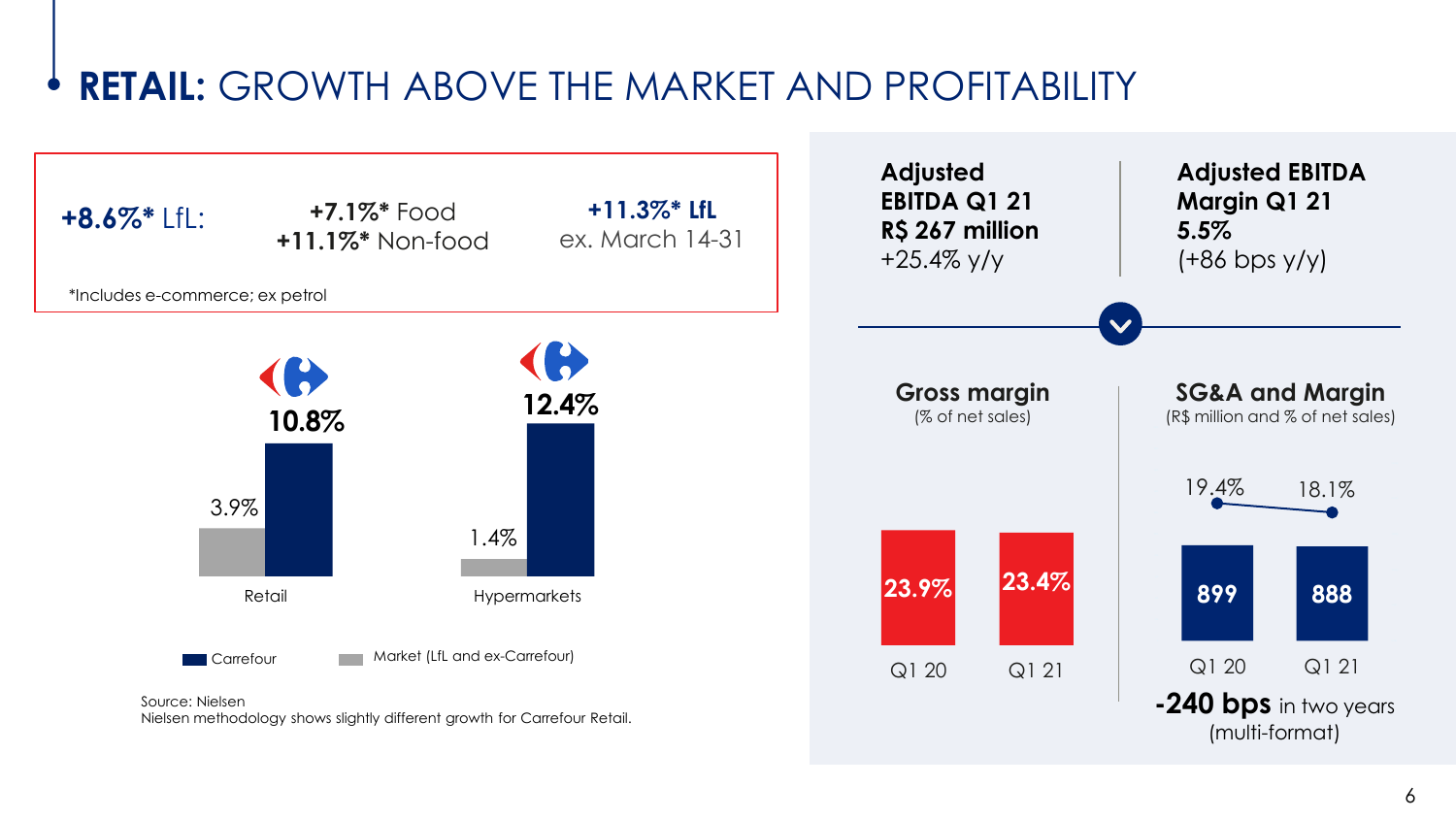## **DIGITAL:** + 35% IN TOTAL GMV AND FOOD GMV GROWS EIGHT-FOLD





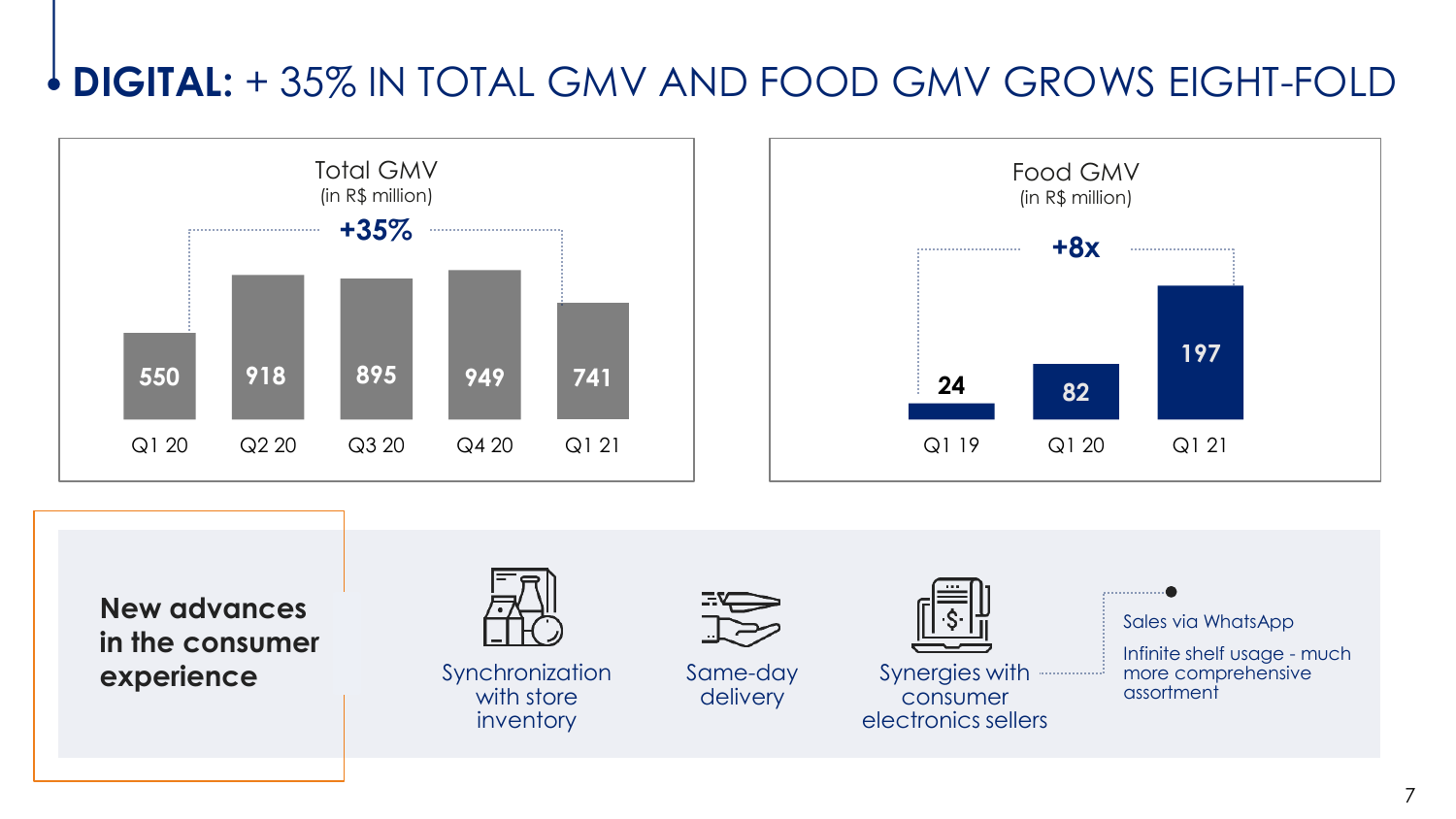### **BANCO CARREFOUR:**  ACCELERATED EXPANSION, LOWEST-EVER NPLs LEVEL (OVER 90)



Note: Information according to BACEN methodology No. 2682/99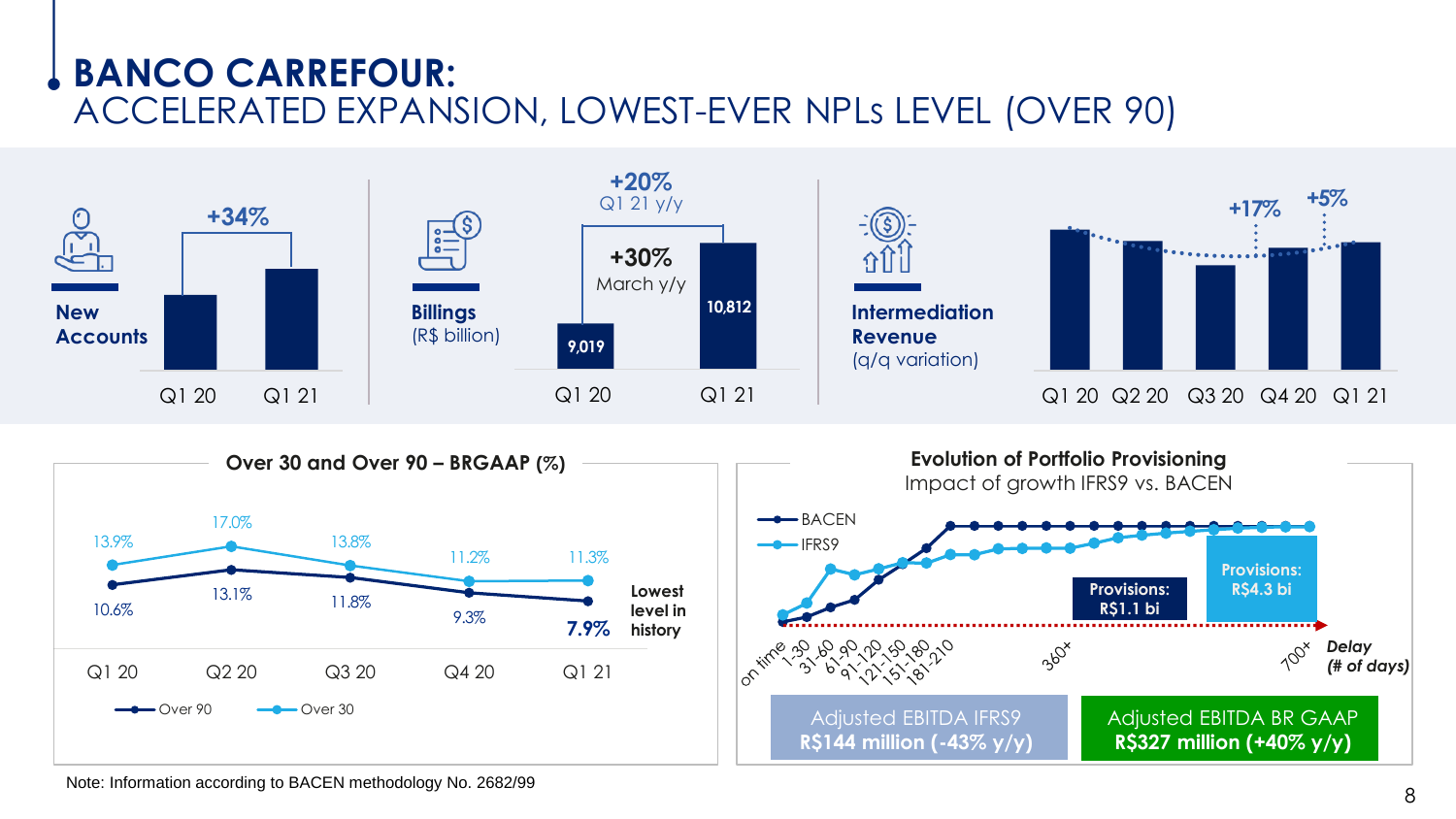## **FURTHER ADVANCES IN ESG**

### **Zero Deforestation**

- **62**% of slaughterhouses signed the Group's Livestock Commitment Terms (2021 goal is 100%)
- **15%** meat suppliers (categories of distributors/warehouse) engaged (2021 goal is 50%)

### **Circular economy**

- Food waste: **+23% of sales of "unique" products vs. Q1 20**
- Packaging and Reverse logistics: **11 ton of plastic avoided** in Q1 21

### **Climate change and opportunities for all**

### **Fight against structural racism**

- **"1st Suppliers, partners and retailers Forum"** focused on Racial Diversity
- New **zero tolerance for racism clause** in supplier contracts
- **Diversity and inclusion**
- Revision of the **Diversity Appreciation Policy**
- launch of the new Diversity and Inclusion Guidelines
- Launch of a **program to accelerate the career of minority groups**

### **Act For Food**

### **Partnership with local producers**

- **~500 partners**
- Launch of a specific policy for these suppliers (2021 goal)

### **Food donation program** 716 tons of donated products

<del>#</del>juntospara *TRANSFORMAR*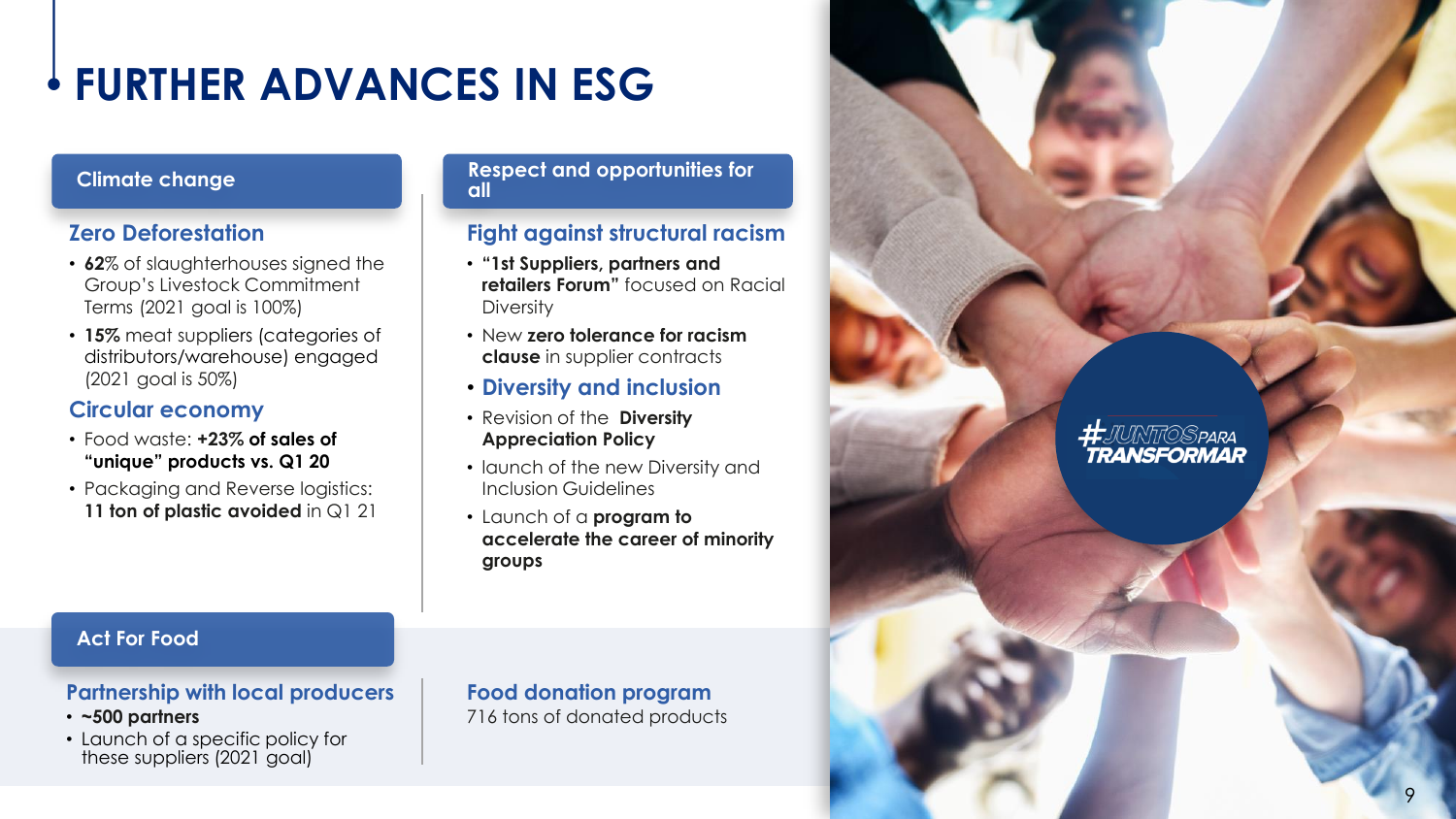## **SOLID BASE** AND OMNICHANNEL APPROACH







**Acceleration of expansion:** strong contribution in **Q1 21 and +10-12%** in the coming quarters



Loyalty program: **75% of engaged recurring customers**



New **advances in consumer**  experience



**Banco Carrefour: resumption of growth** with the lowest NPL in history



**Property: R\$ 0.5 billion**  captured; 1st of 30 mapped projects

**Further accelerating the ecosystem**